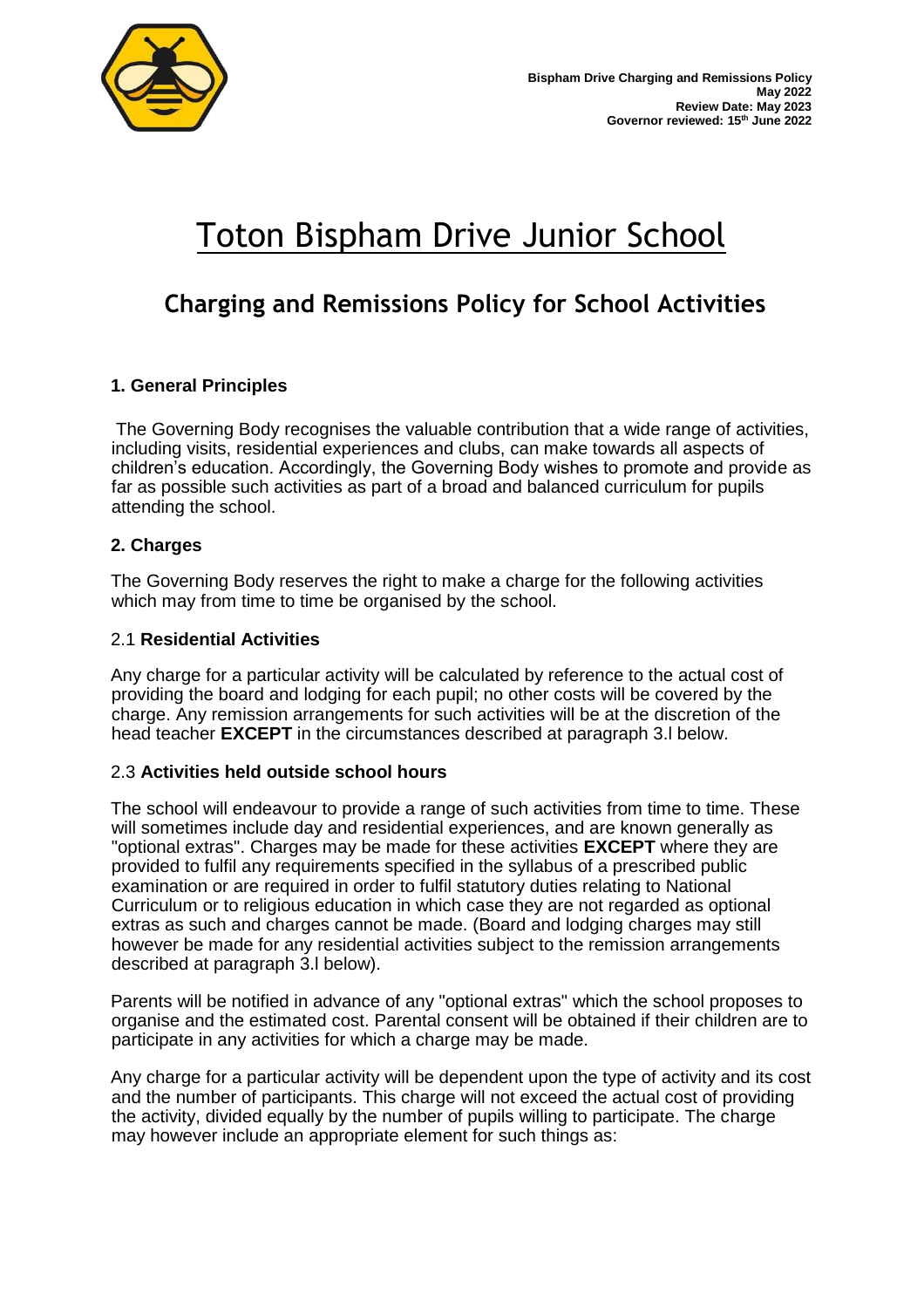i. The pupil's travel costs; ii. the pupil's board and lodging costs; iii. materials, books, instruments and other equipment<sup>\*\*</sup>; iv. non-teaching staff costs; v. entrance fees to museums, castles, theatres etc; vi. insurance costs; vii. the expenses only of participating teachers engaged on a separate contract for services to provide the "optional extra" (**the cost of any teacher employed by the governors/County Council cannot be charged to participating pupils).** 

Any remission arrangements for such activities will be at the discretion of the head teacher, **EXCEPT** in the circumstances described at paragraph 3.1 below.

2.4 **Materials and Ingredients:** a charge will only be made for any materials and ingredients relating to activities taking place **during school hours** where parents have indicated **in advance** a wish to own the finished product e.g. in home economics or Technology. Alternatively parents may, in these circumstances, be asked to volunteer to provide the ingredients and materials prior to the activity taking place.

2.5 **Examination Fees:** no charge will be made for a prescribed public examination for which a pupil has been prepared by the school. Charges for other, non-prescribed public examinations or prescribed examinations for which the pupil has not been prepared by the school will be at the discretion of the Head teacher.

If a pupil fails without reasonable cause to complete the examination requirements of any public examination, prescribed or otherwise, for which the school has paid, or is liable to pay, an entry fee, the fee involved will be recovered from the pupil's parents. The examination fees payable by parents in these circumstances may be remitted if the school is satisfied that the cause of a pupil's failure to complete the examination requirements was reasonable. Each case will be considered on its individual merits. As a general guide, however, the payment of examination fees will only be remitted if a pupil was prevented from completing the examination requirements because of illness or some other very exceptional circumstances.

2.6 **Music Tuition**: an amount may be charged in relation to teaching staff employed to provide tuition in playing a musical instrument, where the tuition is an optional extra.